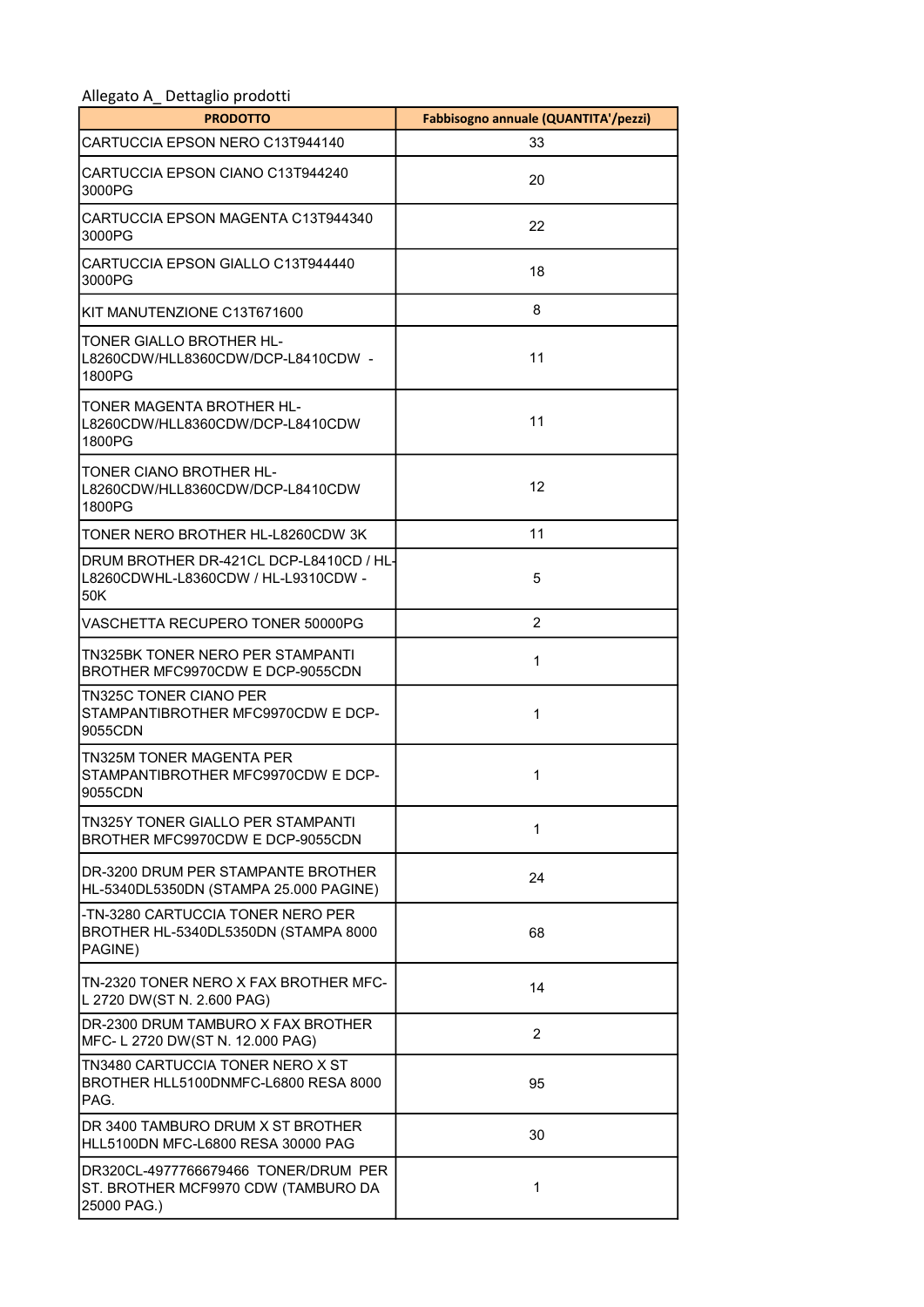| C13S020452 CARTUCCIA INKJET NERO NERO<br>STAMPANTE EPSON PP-100/PP-100N<br><b>DISCPRODUCER</b>           | 13             |
|----------------------------------------------------------------------------------------------------------|----------------|
| C13S020451 CARTUCCIA INKJET GIALLO<br>STAMP, EPSON 100/PP-100N DISCPRODUCER                              | 13             |
| C13S020450 CARTUCCIA INKJET MAGENTA<br>STAMP, EPSON 100/PP-100N DISCPRODUCER                             | 15             |
| C13S020449 CARTUCCIA INKJET MAGENTA<br>LIGHT STAMP, EPSON 100/PP-100N<br><b>DISCPRODUCER</b>             | 16             |
| C13S020447 CARTUCCIA INKJET CIANO<br>STAMP, EPSON 100/PP-100N DISCPRODUCER                               | 15             |
| C13S020448 CARTUCCIA INKJET CIANO<br>LIGHT STAMP. EPSON 100/PP-100N<br><b>DISCPRODUCER</b>               | 16             |
| CE260X CARTUCCIA DI STAMPA NERO PER<br>HP LASERJETCP 4525 RESA 17000 PAGINE                              | $\mathbf 1$    |
| CE261A CARTUCCIA DI STAMPA CIANO PER<br>HP LASERJETCP 4525 RESA 11000 PAGINE                             | $\overline{2}$ |
| CE262A CARTUCCIA DI STAMPA GIALLO PER<br>HP LASERJETCP 4525 RESA 11000 PAGINE                            | $\mathbf 1$    |
| CE263A CARTUCCIA DI STAMPA MAGENTA<br>PER HPLASERJET CP 4525 RESA 11000<br><b>PAGINE</b>                 | 1              |
| CB541A CARTUCCIA DI STAMPA COLORE<br>CIANO PER HPLASERJET X STAMPANTE<br>CP1215 CP1515 CP1518 1400 PG    | $\overline{2}$ |
| CB542A CARTUCCIA DI STAMPA COLORE<br>GIALLO PER HPLASERJET X STAMPANTE<br>CP1215 CP1515 CP1518 1400 PAG  | $\overline{2}$ |
| CB543A CARTUCCIA DI STAMPA COLORE<br>MAGENTA PER HPLASERJET X STAMPANTE<br>CP1215 CP1515 CP1518 1400 PAG | $\overline{2}$ |
| CF360A TONER NERO PER STAMPANTE HP<br><b>COLOR JETENTERPRISE M553</b>                                    | 8              |
| CF361A TONER CIANO PER STAMPANTE HP<br>COLOR JETENTERPRISE M553                                          | 6              |
| CF362A TONER GIALLO PER STAMPANTE HP<br>COLOR JETENTERPRISE M553                                         | 5              |
| CF363A TONER MAGENTA PER STAMPANTE<br>HP COLOR JETENTERPRISE M553                                        | 6              |
| CE505XC CARTUCCIA DI STAMPA HP<br>LASERJET NEROPER P2055 DN (RESA 6500<br>PAGINE)                        | $\overline{2}$ |
| CE410CX TONER COLORE NERO HP 305X<br>PER STAMPANTIHP LASERJET PRO 300 E<br>PRO 400 RESA 500 PAGINE       | 1              |
| CE412AC TONER COLORE GIALLO HP 305A<br>PER STAMPANTILASERJET PRO 300 E PRO<br>400 RESA PAG 2600          | 4              |